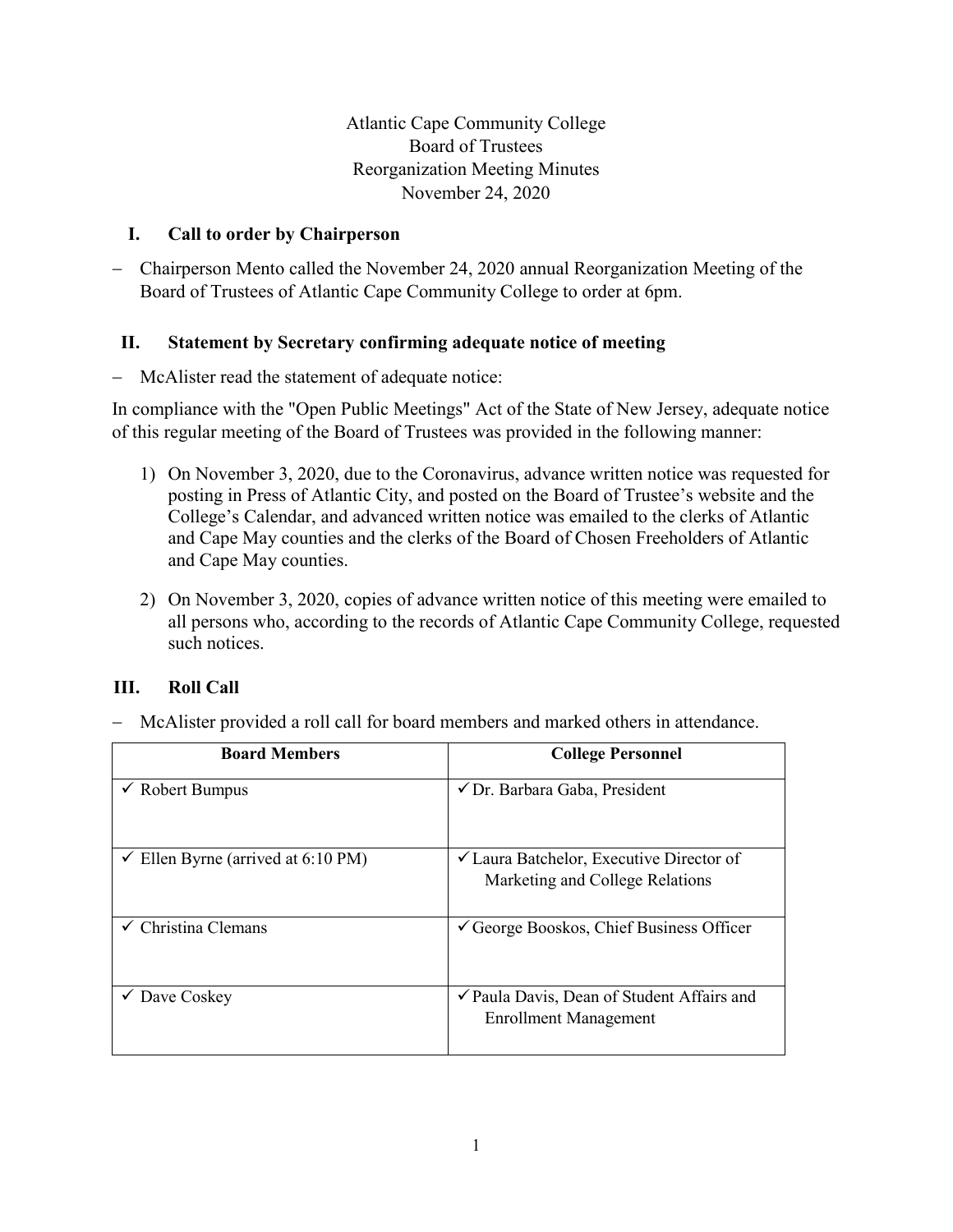| <b>Board Members</b>                                               | <b>College Personnel</b>                                                                                                                           |
|--------------------------------------------------------------------|----------------------------------------------------------------------------------------------------------------------------------------------------|
| √ Dr. Judith DeStefano-Anen                                        | √ Dr. Natalie Devonish, Dean, Worthington<br>Atlantic City Campus and Workforce<br>Development                                                     |
| $\sqrt{\frac{1}{2}}$ Harrison Furman                               | √ Leslie Jamison, Chief Financial Officer                                                                                                          |
| $\checkmark$ James Kennedy                                         | ✔ Dr. Josette Katz, Vice President, Academic<br>Affairs                                                                                            |
| $\checkmark$ Brian Lefke                                           | $\checkmark$ Maria Kellett, Dean of Cape May County<br>Campus, Associate Dean of Resource<br>Development                                           |
| $\checkmark$ Maria K. Mento                                        | √ Jean McAlister, Board Secretary, Chief of<br>Staff, and Dean of Resource Development                                                             |
| ✔ Daniel Money                                                     | √ Dr. Vanessa O'Brien-McMasters, Dean,<br>Institutional Research, Planning &<br><b>Effectiveness and Information</b><br><b>Technology Services</b> |
| X Valerie Myland                                                   | V John Piazza, Chief Information Officer                                                                                                           |
| ✓ Donald J. Parker                                                 | √ Mickey Trageser, Executive Director,<br><b>Human Resources</b>                                                                                   |
| $\checkmark$ Maria Ivette Torres                                   | <b>Legal Counsel</b><br>✓ Lou Greco, Esq., Board Solicitor                                                                                         |
| $\checkmark$ Helen Walsh                                           |                                                                                                                                                    |
| <b>Public in Attendance</b>                                        |                                                                                                                                                    |
| √ Bonnie Lindaw, Chief Financial Officer,<br>County of Atlantic    |                                                                                                                                                    |
| <b>Faculty and Staff in Attendance</b>                             |                                                                                                                                                    |
| $\checkmark$ Dr. Denise Coulter, Dean of Liberal<br><b>Studies</b> | Gracellen Etherton, Senior Manager,<br>Office of the President / Board of<br>Trustees Operations and Resource<br>Development                       |
| $\checkmark$ Heather Peterson, ACCCEA, Registrar                   |                                                                                                                                                    |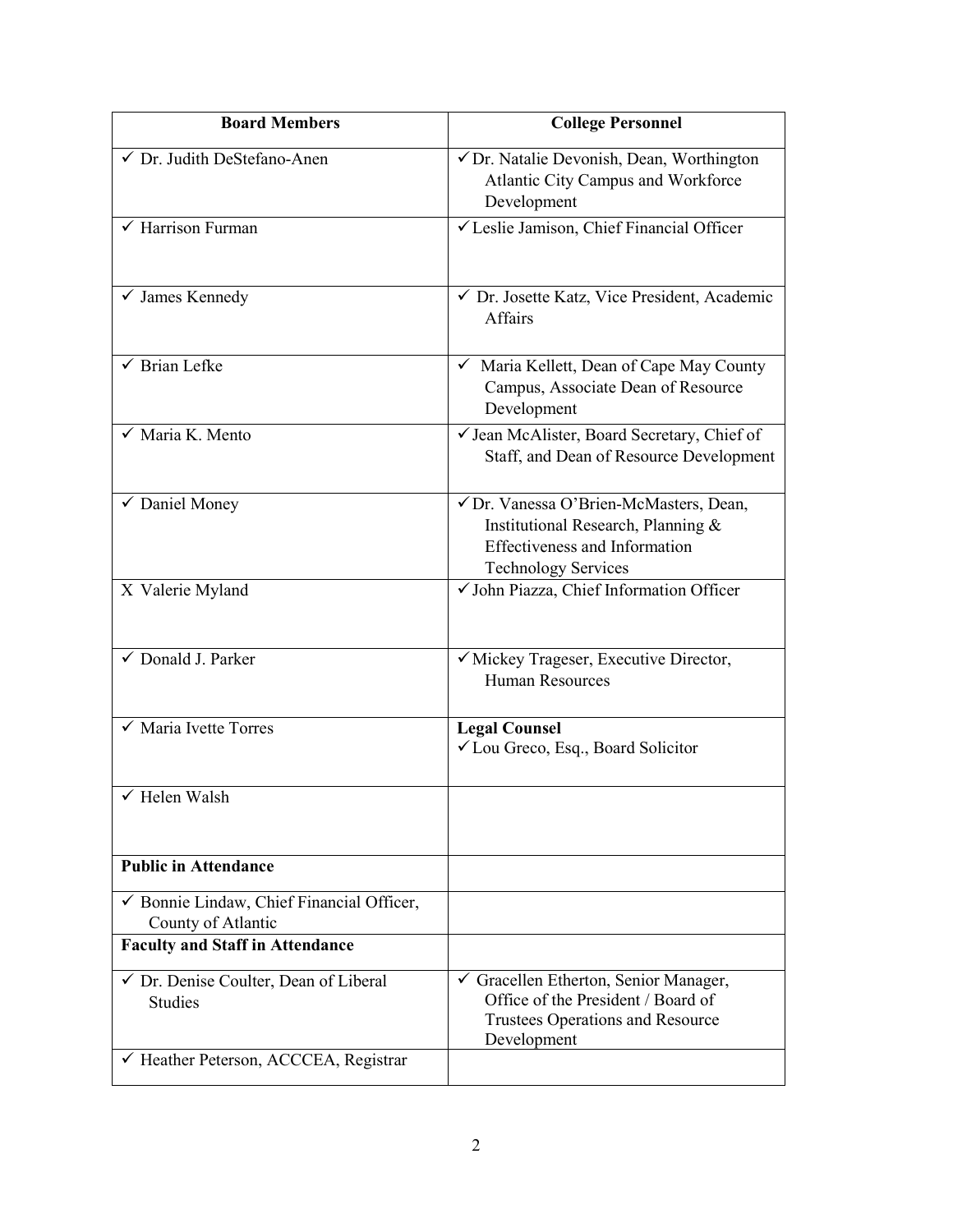### **IV. Nominations for Chairperson**

- − Chairperson Mento thanked Trustees Lefke, DeStefano-Anen, Clemans, and Money for serving on the Nominating Committee and thanked Trustee Torres for chairing the committee. She stated that it has been an honor to serve as Chairperson of the Board of Trustees for the last two years.
- − Chairperson Mento asked Trustee Torres to present the nominations.
- − Trustee Torres stated that the Nominating Committee nominates Trustee James Kennedy for the position of Chairperson of the Board of Trustees.
- Trustee Torres asked if there were any nominations for Chairperson from the Floor. None noted.
	- a. Nominations closed
- Trustee Torres motioned to close nominations for chairperson, Trustee Bumpus seconded.

ROLL CALL:

AYES NO NAYS ABSTENTION- Chairperson Kennedy abstained

Motion carried.

- b. Election of Chairperson
- − Trustee Torres made a motion to approve Trustee Kennedy as Chairperson, Trustee Money seconded.
- − Trustee Torres stated that this was a unanimous decision by the committee.

ROLL CALL:

AYES NO NAYS ABSTENTION- Trustee Kennedy abstained

Motion carried.

- − Chairperson Kennedy thanked Trustee Mento for her work as Chairperson over the last two years. He stated that he looks forward to working with the Trustees, Dr. Gaba, and her leadership team as we continue to move the institution forward serving our students and community. The college has seen trying times in recent years, especially with the Coronavirus pandemic, but we will position the college to be a driver of economic development.
- − Trustee Mento congratulated Chairperson Kennedy.
	- c. Chair turned over to Chairperson by Chairperson pro-tempore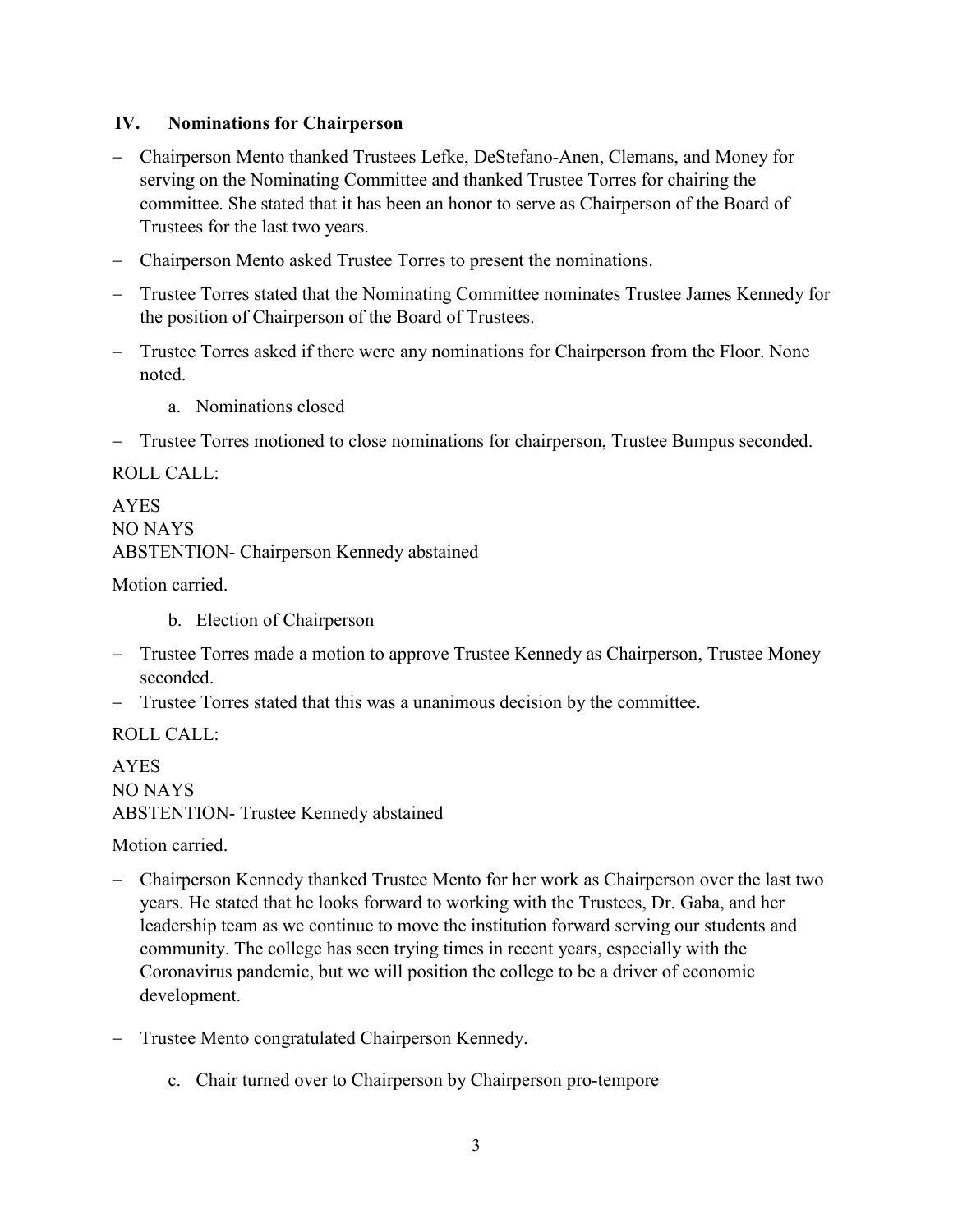## **V. Nominations for Vice Chairperson**

- − Chairperson Kennedy asked Trustee Torres to proceed with Vice-Chairperson nominations.
- − Trustee Torres stated that the Nominating Committee unanimously nominates Trustee Ellen Byrne for the position of Vice-Chairperson.
- − Trustee Torres asked if there were any nominations for Vice-Chairperson from the floor. None noted.
	- d. Nominations closed
- − Trustee Torres motioned to close nominations for Vice-Chairperson, Trustee Money seconded.

## ROLL CALL:

AYES NO NAYS ABSTENTION- Trustee Byrne abstained

Motion carried.

- e. Election of Vice-Chairperson
- − Trustee Torres motioned to approve Trustee Ellen Byrne as Vice-Chairperson, Trustee Money seconded.

ROLL CALL:

AYES NO NAYS ABSTENTION- Trustee Byrne abstained

Motion carried.

#### **VI. Nominations for Treasurer**

- − Chairperson Kennedy asked Trustee Torres to proceed with the Treasurer nomination.
- − Trustee Torres stated that the Nominating Committee unanimously nominates Trustee Daniel Money for the position of Treasurer.
- − Chairperson Kennedy asked if there were any nominations for Treasurer from the floor. None noted.
	- f. Nominations closed
- − Trustee Torres motioned to close nominations for Treasurer, Trustee Bumpus seconded.

ROLL CALL AYES NO NAYS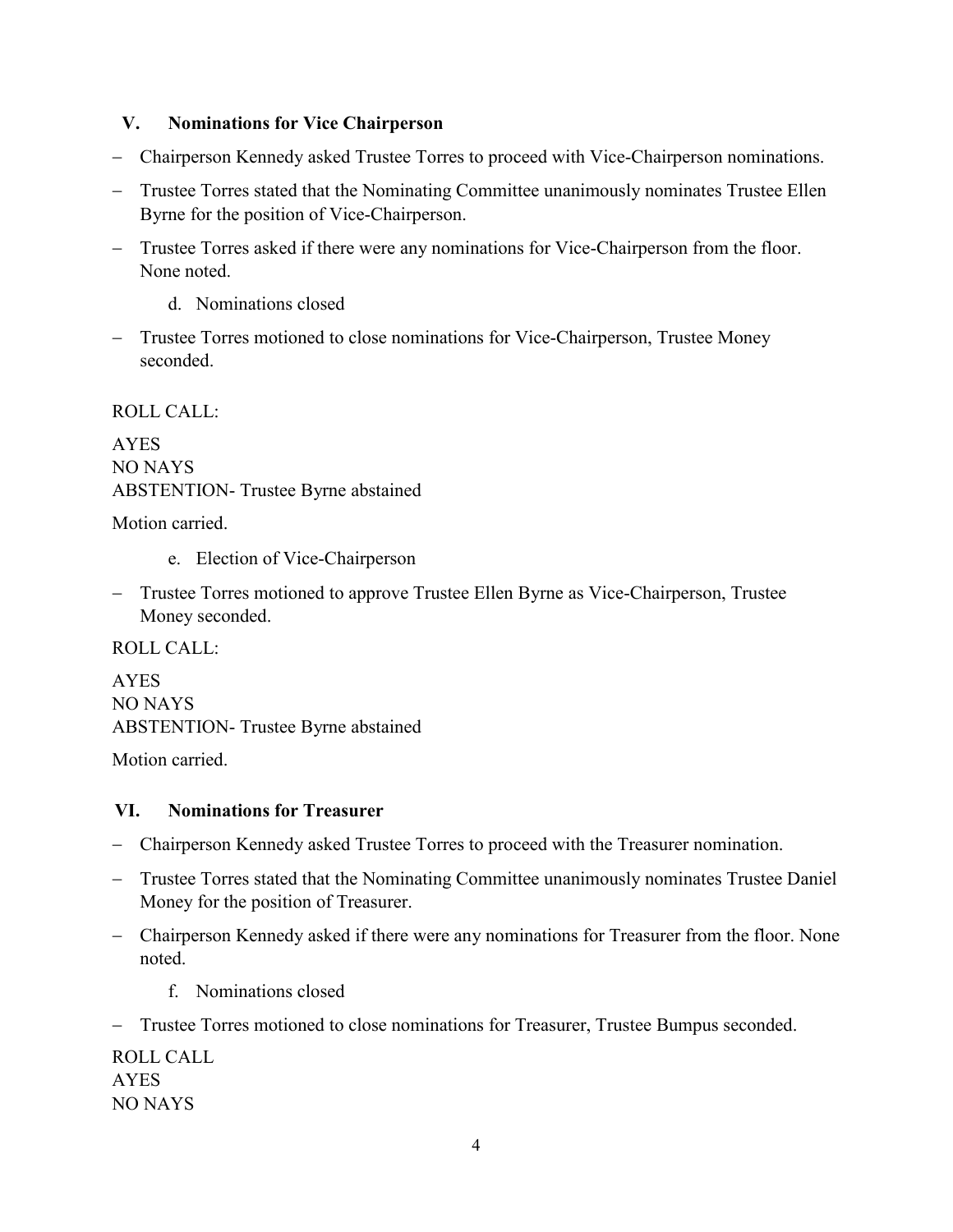## ABSTENTION- Trustee Money abstained

Motion Carried.

- g. Election of Treasurer
- − Trustee Torres motioned to approve Trustee Money as Treasurer, Trustee Parker seconded.
- Trustee Torres noted that Trustee Money is an alumnus of Atlantic Cape and is the second alumnus to serve on the Executive Committee of the Board of Trustees.

ROLL CALL: AYES NO NAYS ABSTENTION- Trustee Money abstained Motion carried.

## **VII. Appointment of Secretary of the Board**

− Trustee Torres motioned to reappoint Jean McAlister to Secretary of the Board and Trustees. Trustee Parker seconded.

ROLL CALL:

ALL AYES NO NAYS NO ABSTENTIONS

Motion carried.

#### **VIII. Adoption of Regular Meeting schedule**

- − Chairperson Kennedy requested adoption of the 2020-2021 meeting schedule as it appears in the packet.
- − Trustee Bumpus motioned to approve, Trustee Torres seconded.

ROLL CALL:

ALL AYES NO NAYS NO ABSTENTIONS

Motion carried.

#### **IX. Resolution #49, Banking Depositories**

− Trustee Money stated that this Resolution is the annual Designation of Banking Depositories/Funds Transfer Agreements presented at the Reorganization meeting and defines the officials authorized as signatories on college checks, the number of signatures